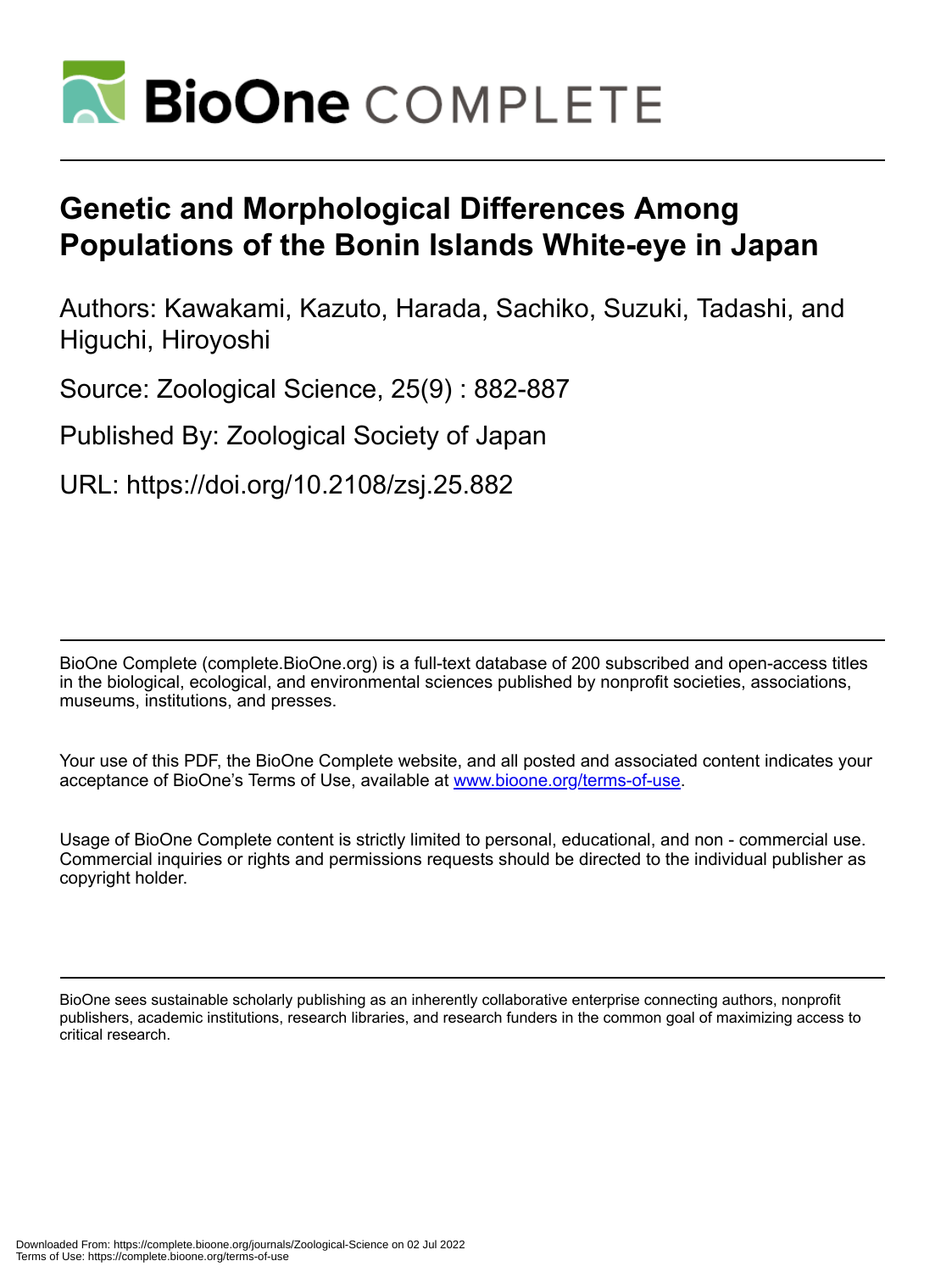## **Genetic and Morphological Differences Among Populations of the Bonin Islands White-eye in Japan**

### **Kazuto Kawakami1\*, Sachiko Harada2, Tadashi Suzuki2 and Hiroyoshi Higuchi<sup>3</sup>**

<sup>1</sup>Forestry and Forest Products Research Institute, Matsunosato 1, Tsukuba, Ibaraki 305-8687, Japan <sup>2</sup>Department of Biological Sciences, Faculty of Science, Tokyo Metropolitan University, Minami-ohsawa 1-1, Hachioji City, Tokyo 192-0397, Japan <sup>3</sup>Laboratory of Biodiversity Science, School of Agriculture and Life Sciences, University of Tokyo, Yayoi 1-1-1, Bunkyo-ku, Tokyo 113-8657, Japan

**The Bonin Islands White-eye,** *Apalopteron familiare***, is the sole endemic avian species surviving on the Bonin Islands. The current distribution of this species is limited to only three islands of the Hahajima Island group: Hahajima, Imotojima, and Mukohjima. Imotojima and Mukohjima, which are small satellite islands of Hahajima, are about 3.6 km and 5.5 km, respectively, from the larger island. To investigate genetic and morphological differences among** *A. familiare* **populations on these islands, we assayed 634 bp of mitochondrial control region sequence for 132 birds from five locations among the three islands. We detected five haplotypes: two endemic haplotypes each on Hahajima and Imotojima and one on Mukohjima. Principal component analysis based on eight morphological characters of 162 birds from the three island populations revealed that birds from the small satellite islands had significantly different beak morphological characters. Our findings indicate that over-sea dispersal is rare in** *A. familiare***, even when islands are separated by only a few kilometers, and suggest that little movement occurs on Hahajima. Thus, each population on each island should be conserved as an evolutionarily significant unit. The low dispersal ability of this species suggests that it is vulnerable to habitat fragmentation. Although the populations are currently stable and do not require rapid countermeasures, they should be monitored, especially those on the smaller islands.**

**Key words:** Apalopteron familiare, Bonin Islands White-eye, conservation, genetic variation, morphology

#### **INTRODUCTION**

The Bonin Islands White-eye, Apalopteron familiare, is the sole endemic avian species surviving on the Bonin Islands, about 1000 km south of the Japanese mainland. This species, which is listed as vulnerable in the Asian Red Data Book (Birdlife International, 2001), is an omnivore, mainly forages on invertebrates, and preferentially inhabits dense forests (Kawakami and Higuchi, 2003). The population has been stable for at least the last three decades on Hahajima, the main home of this species (Kawakami and Higuchi, 2003). Although A. familiare had been placed in the Meliphagidae (Deignan, 1958), a study of 12S rRNA sequences by Springer et al. (1995) showed that it is a member of the white-eye family Zosteropidae.

The Bonin Islands are subtropical oceanic islands located within 26°32'–27°43'N and 142°05'–142°14'E in the

\* Corresponding author. Phone: +81-29-829-8257; Fax : +81-29-873-1543; E-mail: kazzto@ffpri.affrc.go.jp doi:10.2108/zsj.25.882

northwestern Pacific Ocean. They consist of three main island groups (Mukojima, Chichijima, and Hahajima). The islands are primarily volcanic, dating to the Tertiary (Kuroda et al., 1981).

The islands were first colonized by western and Polynesian groups in 1830 (Tsuji, 1995). These immigrants exploited the forests, established crops such as sugarcane, corn, and sweet potatoes, and introduced domestic animals such as pigs, goats, cows, ducks, chickens, cats, and rats, all of which eventually became feral (Tsuji, 1995). The Bonin Islands became a Japanese territory in 1876, and deforestation and animal introductions accelerated. On the main islands of Hahajima and Chichijima, all areas amenable to cultivation were converted to sugarcane fields, until the value of this crop suddenly dropped in 1910 (Kurata, 1983). The Japanese government forced almost all inhabitants to evacuate the Bonin Islands in 1944 (Funakoshi, 1992). After World War II (WWII), the islands were under American occupation until their return to Japan in 1968 (Kurata, 1983). Subsequently, only Chichijima and Hahajima were recolonized by civilians and the other islands remained uninhabited.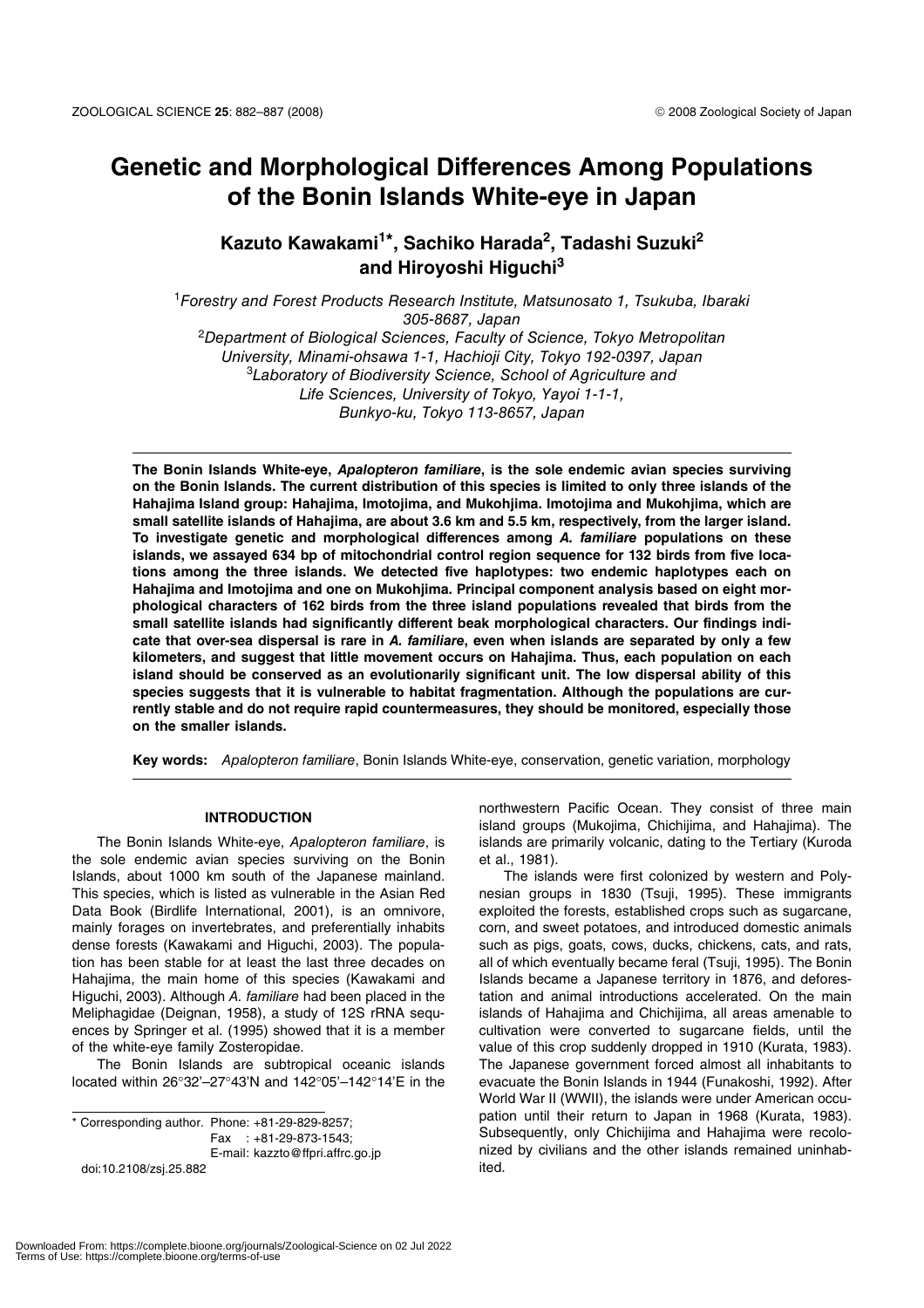Of the two subspecies of A. familiare, the nominate form A. f. familiare occurred at least on Mukojima and Nakodojima of the Mukojima group, and Chichijima (Momiyama, 1930; Suzuki, 2003, 2004; Suzuki and Morioka, 2005). On these islands, there has been no evidential record of A. familiare since 1930 (Yamashina, 1930). Although the reason for its disappearance is not clear, feral goats caused intensive habitat loss on these islands (Shimizu, 1993), and almost all forests have been changed to grasslands or been denuded (Shimizu, 1993). On Chichijima, A. f. familiare has not been observed since 1829, other than a report of a small number in the 1970s, which are thought to have escaped from captivity (Morioka and Sakane, 1978). Since a large number of feral cats already lived on Chichijima in 1853 (Jones, 1856), predation likely caused the population decline of A. f. familiare. This subspecies is considered extinct (Ministry of the Environment, 2002).

The other subspecies, A. f. hahasima, currently exists on the three islands of Hahajima, Mukohjima, and Imotojima of the Hahajima group (Suzuki, 1991) (Fig. 1). Although this subspecies also occurred on Meijima in this island group, it disappeared between 1904 and 1925 (Momiyama, 1930). There is no record of A. f. hahasima on Hirashima or Anejima, the other satellite islands of the Hahajima group, except for one observation each in 1976 and 1978, respectively (Morioka and Sakane, 1978).

The distribution of islands in the Hahajima group with and without A. familiare is unbalanced, in that the Bonin



**Fig 1.** Bonin Islands (left) and the Hahajima group (right). Open circles indicate survey sites. Horizontal hatching indicates water depth <100 m. White and gray islands in the right-hand map indicate the absence and presence of Bonin Islands White-eyes, respectively. White-eyes went extinct on the black islands after 1830.

Islands White-eye occurs alternately on islands. A population has not reestablished on Meijima, even though it is less than 1 km from Imotojima. The introduced Japanese Whiteeye, Zosterops japonicus, whose niche is similar to that of the native white-eye, exists on those islands lacking the native white-eye (Suzuki, 1991; Kawakami and Higuchi, 2003). Thus, these islands are likely also suitable for the Bonin Islands White-eye. However, the relationships between populations of the native white-eyes on different islands have never been investigated. The purpose of this study was to clarify the inter-population relationships of Bonin Islands White-eyes based on genetic and morphological analyses.

#### **MATERIALS AND METHODS**

#### **Study sites**

Field surveys were conducted on Hahajima, Mukohjima, and Imotojima (Fig. 1). These islands are 20.2, 1.4, and 1.2  $km^2$  in size, respectively. The monthly mean temperature is about 18–28°C, with an annual mean temperature of about 23°C (Japan Meteorological Agency, 2001). Monthly precipitation is 60–170 mm, with an annual precipitation of about 1300 mm (Japan Meteorological Agency, 2001). About 400 people inhabit Hahajima, which is mostly covered with secondary forests established on what was previously agricultural land. The forests are dominated by Ardisia sieboldii, Machilus boninensis, Rhaphiolepis wrightiana, and Schima mertensiana, with tree layers 5–15 m high. Mukohjima is an uninhabited island whose only inhabitants were troops during WWII (Ohzeki, 1995). The vegetation is mainly Planchonella obovata var. dubia and Wikstroemia pseudoretusa. Imotojima was inhabited by at most about 30 people during the 1890s to 1920s (Tsuji, 1995) and is mainly covered by W. pseudoretusa and R. wrightiana. Three, one, and one survey sites were respectively located on the three islands: KTK, SKM, and TMG on Hahajima; MKH on Mukohjima; and IMT on Imotojima (Fig. 1).

#### **Genetic analysis**

We obtained blood samples from birds caught in mist nets at each site in June or July 2003, 2004, and 2005. To prevent resampling, captured individuals were marked with metal rings. We assayed 29, 27, 28, 34, and 14 samples collected at KTK, SKM, TMG, MKH, and IMT, respectively. Samples were preserved in 99% ethanol.

Total DNA was isolated by using silica gel, according to the procedures of Boom et al. (1990). We amplified a portion of the mitochondrial DNA (mtDNA) control region, including domain III, using PCR. We used the following set of primers: forward 5'- GAGAACCGAGCTACTCAAC-3' and reverse 5'-CGTGTGGATTG-TATTTTTG-3'. All PCR reactions were performed in 10-μl reaction mixtures containing 1 μl of dNTPs (2.5 mM, TaKaRa, Shiga, Japan), 0.1 μl of Taq polymerase (5 units/μl; TaKaRa), 5.5 μl of distilled water, 1 μl of 10×PCR buffer (TaKaRa), 0.2 μl of each primer (10 pmol/μl), and 2 μl of DNA solution. The thermal profile comprised an initial denaturing step at 94°C for 90 sec; 30 cycles of 95°C for 15 sec, 54°C for 30 sec, and 72°C for 50 sec; and a final extension step at 72°C for 7 min. The resulting products were purified by using Microcon-100 (Millipore, Billerica, MA, USA), sequenced with a Big Dye Terminator Cycle Sequencing Kit (Applied Biosystems, Foster City, CA, USA) according to the standard protocol, and visualized on an ABI PRISM 377 DNA sequencer (Applied Biosystems).

#### **Morphological analysis**

Bonin Islands White-eyes were captured with mist nets at the five survey sites to compare morphological characters among survey sites in June or July 2002, 2004, 2005, and 2006. We analyzed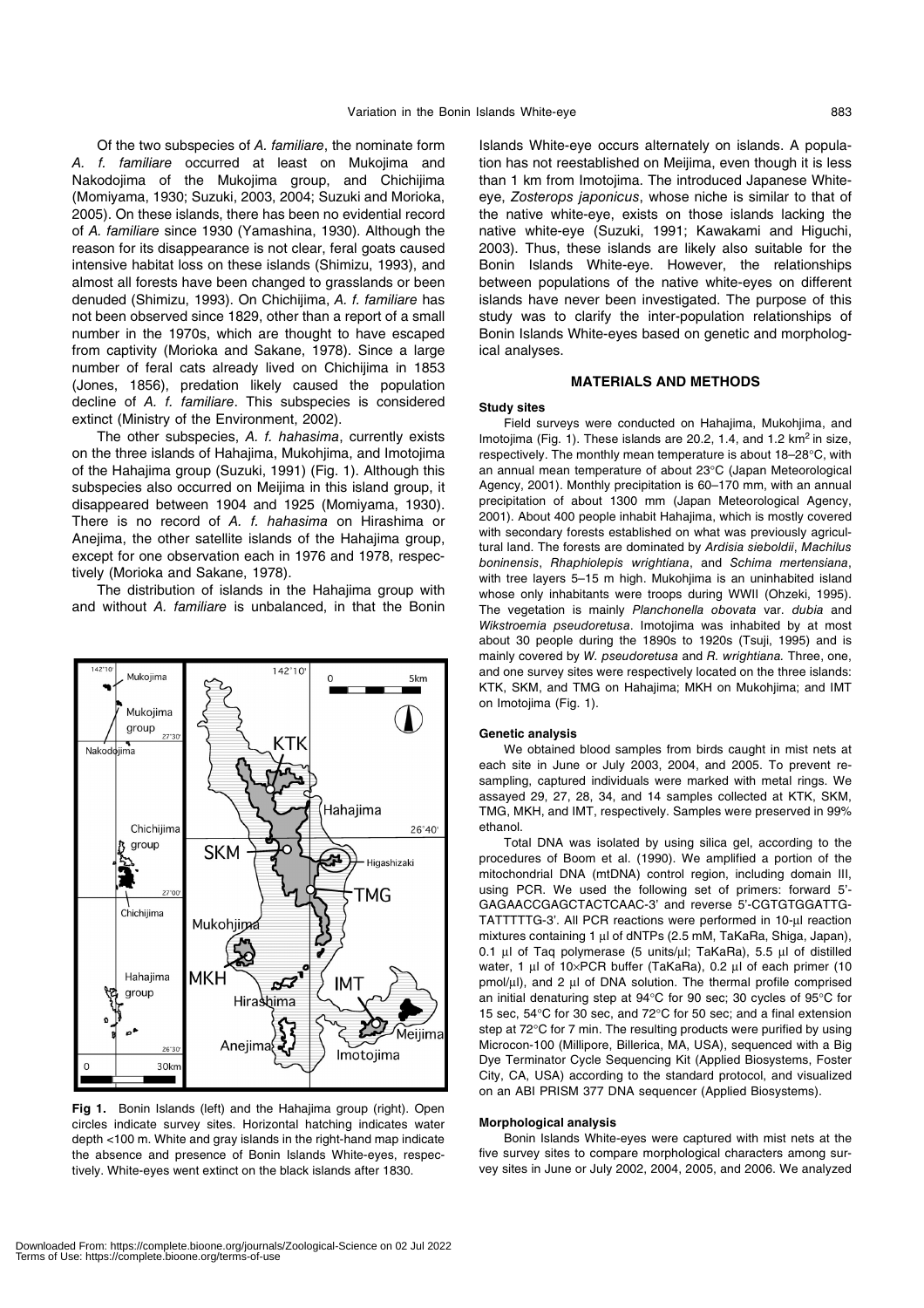**Table 1.** Haplotypes of the 634-bp D-loop region for Bonin Islands White-eyes, and the haplotype composition of each population. Dashes indicate identity with the base in haplotype H1. Haplotype diversity was calculated by the formula n(1- $\sum x_i^2$ )/(n-1), where n is the sample size,  $x_i$  is the frequency of each haplotype.

| Haplotype           | Nucleotide position |     |     |     | Hahajima   |            |       |          | Mukohjima  | Imotojima | Total |
|---------------------|---------------------|-----|-----|-----|------------|------------|-------|----------|------------|-----------|-------|
|                     | 198                 | 199 | 272 | 421 | <b>KTK</b> | <b>SKM</b> | TMG   | Subtotal | <b>MKH</b> | IMT       |       |
| H1                  |                     |     | G   | А   | 28         | 23         | 23    | 74       |            |           | 74    |
| H <sub>2</sub>      |                     |     |     |     |            | 4          | 5     | 9        |            |           | 9     |
| M <sub>1</sub>      |                     |     |     |     |            |            |       |          | 34         |           | 36    |
| 1                   | ι,                  |     |     |     |            |            |       |          |            | 4         | 4     |
| 12                  |                     |     |     | G   |            |            |       |          |            | 9         | 9     |
| Total               |                     |     |     |     | 29         | 27         | 28    | 84       | 34         | 14        | 132   |
| Haplotype diversity |                     |     |     |     | 0.069      | 0.262      | 0.304 | 0.215    | 0          | 0.538     | 0.606 |

–: the same as Haplotype H1.

16, 54, 25, 27, and 40 individuals collected at KTK, SKM, TMG, MKH, and IMT, respectively. The captured individuals were marked with metal rings to prevent repeated sampling of the same individuals. All captured individuals were measured with digital calipers and a digital scale. The following measurements were taken: natural wing length, tail length, tarsus length, beak length (from the base to the tip of the upper mandible), beak height and width (at the posterior nostril), total head length, and body weight. The birds were weighed after being held in non-airtight paper bags for at least 5 min to standardize weight by evacuation. Throughout the study, the same researcher measured birds to avoid possible inter-observer variation. Only measurements of adults were used for the following analysis, because it is likely that juvenile morphology differs from adult morphology. The sexual dimorphism of this species is unknown. As the birds were randomly captured with mist nets by the same method at all sites, the sex ratio was estimated to be roughly similar among sites. To support this assumption, we identified gender, using cloacal shape, when possible, but because the surveys were not conducted during the peak breeding season, the number of gender-identified individuals was limited. We also tested sex-ratio differences among the survey sites. We conducted a principal component analysis (PCA) and plotted birds from each survey site in the morphological space defined by the first two principal components.

#### **RESULTS**

#### **Genetic analysis**

We obtained a 634-bp sequence for each of 132 individuals. Of the 634 bp, four sites (0.6%) were variable, and all four involved transitions. These sites defined five distinct haplotypes (H1, H2, M1, I1, and I2; Table 1). M1 was found on all three islands and was the only haplotype found on Mukohjima. In addition to M1, two endemic haplotypes (H1 and H2) were detected on Hahajima. H1 was dominant at all three sites on Hahajima, H2 did not appear at KTK, and M1 was not present at the other two sites. The haplotype composition was not significantly different between SKM and TMG (Fisher's exact test, P=0.52422), whereas it absolutely differed between KTK and the other two sites. On Imotojima, two endemic haplotypes (I1 and I2) and M1 were detected. Haplotype diversity was highest on Imotojima and was 0.606 over all survey sites. The sequence of H1 was deposited in the DDBJ nucleotide data bank (accession no. AB436812).

#### **Morphological analysis**

The sex ratio (male:female) of identified individuals was 5:3 at KTK, 16:11 at SKM, 5:7 at TMG, 5:4 at MKH, and 19:20 at IMT. The ratio did not significantly differ among **Table 2.** Factor loadings of the eight morphological measurements on axes PC-I and PC-II. Bold type indicates the three largest loadings for each principal component.

|                                         | PC I   | PC II     |
|-----------------------------------------|--------|-----------|
| Wing length                             | 0.5080 | 0.1096    |
| Tail length                             | 0.3676 | 0.2059    |
| Tarsus                                  | 0.2957 | 0.1505    |
| Beak length                             | 0.3971 | $-0.3773$ |
| Beak height                             | 0.1233 | 0.5831    |
| Beak width                              | 0.0163 | 0.6377    |
| Total head length                       | 0.5428 | $-0.1723$ |
| Weight                                  | 0.2273 | $-0.0655$ |
| Eigenvalues                             | 2.43   | 2.06      |
| Cumulative proportion of total varience | 30.36  | 56.07     |



**Fig 2.** Morphological positions of individuals from the five survey sites relative to PC-I and PC-II. Black arrows indicate M1 haplotype individuals collected at the IMT and KTK survey sites (see Fig. 1).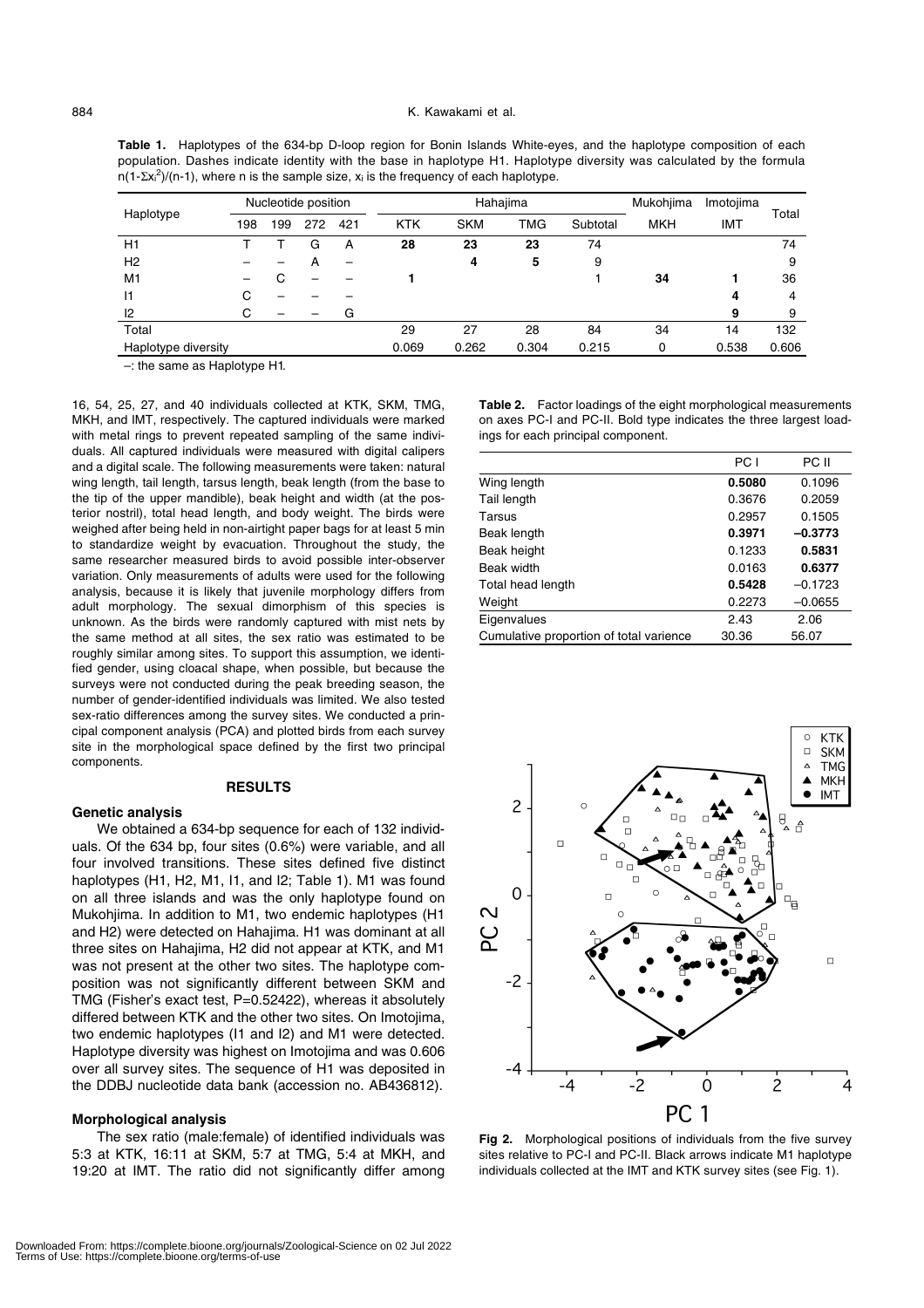

**Fig 3.** Morphological overlap of individuals from the three survey sites on Hahajima (see Fig. 1).

sites  $(\chi^2=1.637, df=4, P=0.80)$ .

The ordination of the eight morphological variables by PCA yielded two axes that accounted for 56% of the variance in the data set (Table 2). The first principal component (PC-I), which accounted for 30.4% of the variance, represented body size. PC-II, which accounted for 25.7% of the variance, represented beak characteristics.

The distribution of individuals in morphological space showed that body size mostly overlapped at all survey sites (Fig. 2). However, the populations on the two satellite islands, Mukohjima and Imotojima, were separated along the PC-II axis (Fig. 2). The former population has thicker and shorter beaks than the latter. Although the slopes were not significantly different between the two groups (P>0.05), there was a significant difference in intercept among groups (ANCOVA;  $F_{2, 89}$ =341.282, P<0.0001). The individuals from the three localities on Hahajima widely overlapped in morphological space (Fig. 3), showing morphological similarity among the survey sites (MANOVA: Wilks' lambda=0.953,  $F_{4, 182}=1.115$ , P=0.351). The individual with haplotype M1 at KTK was within the morphological range of the Mukohjima population, which had only M1 individuals, whereas the M1 individual from IMT was isolated (Fig. 2).

#### **DISCUSSION**

#### **Geographic isolation of white-eyes**

The results of our genetic analysis indicate that gene flow among the three populations is restricted. As the distances from Hahajima to Mukohjima and Imotojima are about 3.6 and 5.5 km, respectively, we infer that the restricted gene flow results from oceanic isolation. Thus, over-sea dispersal is rare in A. familiare, even when islands are separated by only a few kilometers. A population has not reestablished on Meijima, likely due to this over-sea dispersal barrier. This finding may reflect only limited female dispersal, as the assay was conducted with mtDNA. However, the fact that there have been few A. familiare sightings on Hirashima and Anejima suggests that both males and females infrequently migrate over the sea. One individual with the Mukohjima haplotype was found on each of Imotojima and Hahajima. The morphology of the Imotojima individual was not within the range of Mukohjima individuals, whereas the individual on Hahajima was within that range. This result implies that at least the former was not a temporal visitor from Mukohjima.

In addition to the lack of movement between islands, this species seems to seldom move about on Hahajima. Although the distance between KTK and SKM was only about 3.5 km, gene flow was restricted. This difference in haplotype composition among sites on Hahajima might be due to past habitat fragmentation. Hahajima had vast sugarcane cultivation, and the forested area declined in the early 1900s. The forest patch near KTK was almost completely separated from the forest that includes SKM and TMG in the early 1900s (Katahira, 1982), and the Bonin Islands Whiteeye prefers dense forests (Kawakami and Higuchi, 2003). The land cultivated before WWII was abandoned and developed into secondary forests (Okutomi et al., 1983; Yoshida and Oka, 2000). Although the forests near KTK and SKM are currently connected by secondary forest, not enough time has passed since the forests were reconnected for the fragmented populations to intermingle. The mobility of the white-eye is restricted even within an island. Higashizaki is in the easternmost part of Hahajima, connected to the middle of the island by a 150 m wide corridor of small bushes, grasslands, and bare ground (Fig. 1). There are no Bonin Islands White-eyes in the isolated Higashizaki forest, although introduced Japanese White-eyes occur there (Hayato Chiba, pers. com.). These observations suggest that open habitats, as well as water, can be a dispersal barrier for the Bonin Islands White-eye. Although a low frequency of over-sea dispersal has been indicated for the Australian White-eye, Z. lateralis, and the Seychelles Grey White-eye, Z. modestus (Degnan and Moritz, 1992; Degnan, 1993; Rocamora and Richardson, 2003), this is the first time such restricted migration between such close islands has been detected in white-eyes.

Only a few haplotypes were detected on Hahajima, and the genetic diversity of the population was lower than that of the Imotojima population, likely because of past habitat loss. About 60% of the forest area on Hahajima was cultivated before WWII (calculation based on Katahira, 1982). This population possibly suffered a serious bottleneck. However, as our results were based on a limited mtDNA region, additional loci must be assayed to adequately assess the genetic diversity of each population.

Only one haplotype was detected on Mukohjima, whereas three were found on Imotojima, although the two islands are similar in size. A strong bottleneck likely caused this lack of haplotype diversity on Mukohjima. However, we cannot reject the possibility that the uniform haplotype was due to sampling error caused by low-frequency haplotypes. Further analysis with additional individuals is needed.

The sea level at the last glacial maximum about 20,000 years ago was ca. 100 m lower than it is today (Siddall et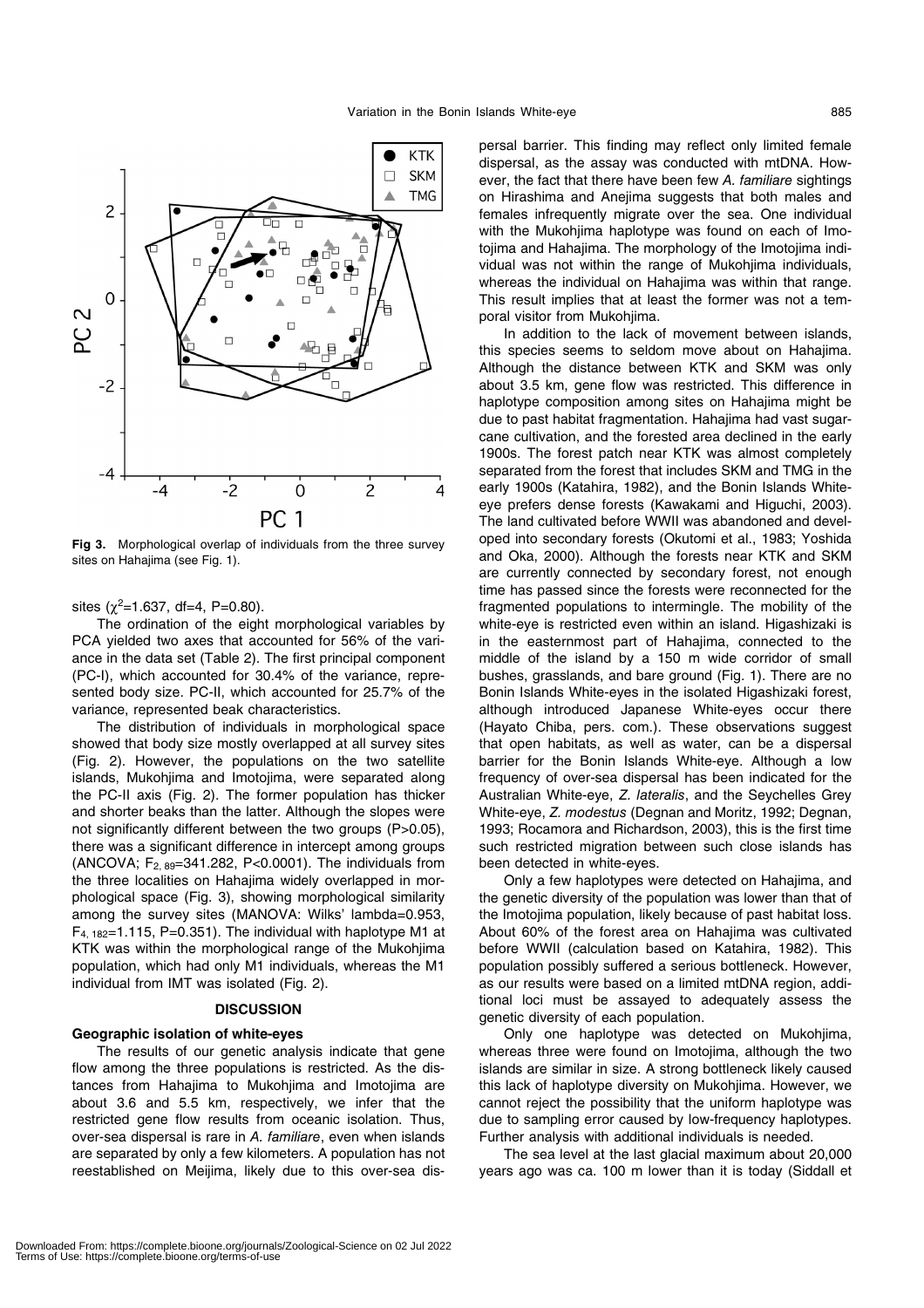al., 2003), and the Hahajima group islands are thought to have been connected at that time (Kaizuka et al., 2000). Fig. 1 shows the water depth <100 m surrounding the island group and demonstrates how the islands were likely connected in the past. Possibly, only one population existed at that time. The wide distribution of haplotype M1 may be due to incomplete lineage sorting that originated before the islands separated, as well as recent dispersal. Another possibility is that the distribution of this haplotype was caused by homoplasy. Assaying a longer sequence may help to identify the cause.

The morphological variation in the Mukohjima and Imotojima populations also suggests infrequent migration from one to the other due to the sea barrier. The ranges of morphological traits in the two satellite insular populations were within the variance of the Hahajima population. We detected a difference in beak shape, which can change rapidly due to dietary variation (Pimm, 1988; Grant and Grant, 2002; Amiot et al., 2007). Differences in food items among populations should be investigated in future surveys.

#### **Conservation implications**

Our results indicate that the populations on each island are independent from others. Each population on each island should be conserved as an evolutionarily significant unit. This finding highlights the importance of conserving the smaller populations on the satellite islands. Such small populations are more vulnerable to stochastic events, and they cannot be complemented by individuals from other populations because of the possibility of genetic contamination (Frankham et al., 2002). The genetic diversity of the entire Hahajima group population is not low, compared to other threatened species (cf. Koike and Matsui, 2003). However, no population is particularly genetically diverse, especially on Mukohjima. The lack of genetic diversity implies that these populations are vulnerable to disease, pollution, climate change, and other environmental changes (Allendorf and Leary, 1986; Lande, 1999).

As Imotojima and Mukohjima are uninhabited, populations there are less threatened than those on Hahajima. One threat to Bonin Islands birds is introduced terrestrial predators, such as feral cats (Kawakami, 2000; Kawakami and Higuchi, 2002). Although feral cats have been observed on Mukohjima (Kawakami, 2002), none have been seen recently. Predation by introduced rats also leads to declines in insular bird populations (Atkinson, 1985), and the black rat, Rattus rattus, occurs on almost all of the Bonin Islands (Kawakami, 2008). However, there has been no record of rat predation on land birds there. Another concern is potential competition from introduced white-eyes (Morioka and Sakane, 1978). However, no negative impacts on the native white-eye population have been identified (Kawakami and Higuchi, 2003), although competitive effects on native bird populations have been suggested in the Hawaiian Islands (Mountainspring and Scott, 1985). The deserted islands show no human impacts. However, these island environments are not unchanged. About 20% of the forest on Imotojima is secondary. The structure of secondary forests is thought to be relatively poor and less resistant to inclement weather than that of primary forests. Furthermore, the Bonin Islands have become drier than in the past; one cause is

recent global warming (Oka et al., 2000). The water supply is low on the small Bonin Islands (Kawakami, 2006). Such factors can threaten small populations on satellite islands. Although countermeasures need not be rapidly implemented, the populations on these islands should be carefully monitored.

Hahajima is widely covered by forests, and Bonin Islands White-eyes occur everywhere (Kawakami and Higuchi, 2003). The population density of the white-eye has been stable since the 1970s (Kawakami and Higuchi, 2003), and the population is not seriously threatened at present. However, the low dispersal ability of this species suggests that it is vulnerable to habitat fragmentation. Deforestation has occurred since the return of the islands to Japanese possession (Kawakami and Higuchi, 2003). If deforestation continues, the white-eye population could decline significantly.

#### **ACKNOWLEDGMENTS**

We are grateful to Masaki Fujita, Emi Sunaga, Minako Murakami, Nanami Kawamura, Yutaka Yamamoto, Kazuhiko Uemura, Hiromi Umeno, and Reina Tazawa for field assistance; Mamoru Kikuchi and Isamu Matsunaga for transportation; Ryoko Segawa for her support for the genetic analysis; and Seiji and Keiko Tazawa for accommodation. We also thank anonymous reviewers for their helpful comments. This study was partly supported by the Global Environment Research Fund of the Ministry of the Environment of Japan (F-051).

#### **REFERENCES**

- Allendorf FW, Leary RF (1986) Heterozygosity and fitness in natural populations of animals. In "Conservation Biology: The Science of Scarcity and Diversity" Ed by ME Soulé, Sinauer, Sunderland, pp 57–76
- Amiot C, Lorvelec O, Mandon-Dalger I, Sardella A, Lequilliec P, Clergeau P (2007) Rapid morphological divergence of introduced Red-whiskered Bulbuls Pycnonotus jocosus in contrasting environments. Ibis 149: 482–489
- Atkinson IAE (1985) The spread of commensal species of Rattus to oceanic islands and their effects on island avifaunas. In "Conservation of Island Birds" Ed by PJ Moors, ICBP, Cambridge, pp 35–81
- BirdLife International (2001) Threatened Birds of Asia: the BirdLife International Red Data Book Part A. BirdLife International, **Cambridge**
- Boom R, Sol CJA, Salimans MMM, Jansen CL, Wertheim-van Dillen PM, van der Noordaa J (1990) Rapid and simple method for purification of nucleic acids. J Clin Microbiol 28: 495–503
- Degnan SM (1993) Genetic variability and population differentiation inferred from DNA fingerprinting in silvereyes (Aves: Zosteropidae). Evolution 47: 1105–1117
- Degnan SM, Moritz CC (1992) Phylogeography of mitochondrial DNA in two species of white-eye in Australia. Auk 109: 800–811
- Deignan HG (1958) The systematic position of the bird genus Apalopteron. Proc US Natl Mus 108: 133–136
- Frankham R, Ballou JD, Briscoe DA (2002) Introduction to Conservation Genetics. Cambridge University Press, Cambridge
- Funakoshi M (1992) History of development and destruction. In "The Nature of Ogasawara" Ed by Ogasawara Natural Environment Study Group, Kokon-Shoin, Tokyo, pp 38–45
- Grant PR, Grant BR (2002) Unpredictable evolution in a 30-year study of Darwin's finches. Science 296: 707–711
- Japan Meteorological Agency (2001) The Climatic Data of Japan. Japan Meteorological Business Support Center, Tokyo
- Jones G (1856) United States Japan Expedition by Com. M. C.